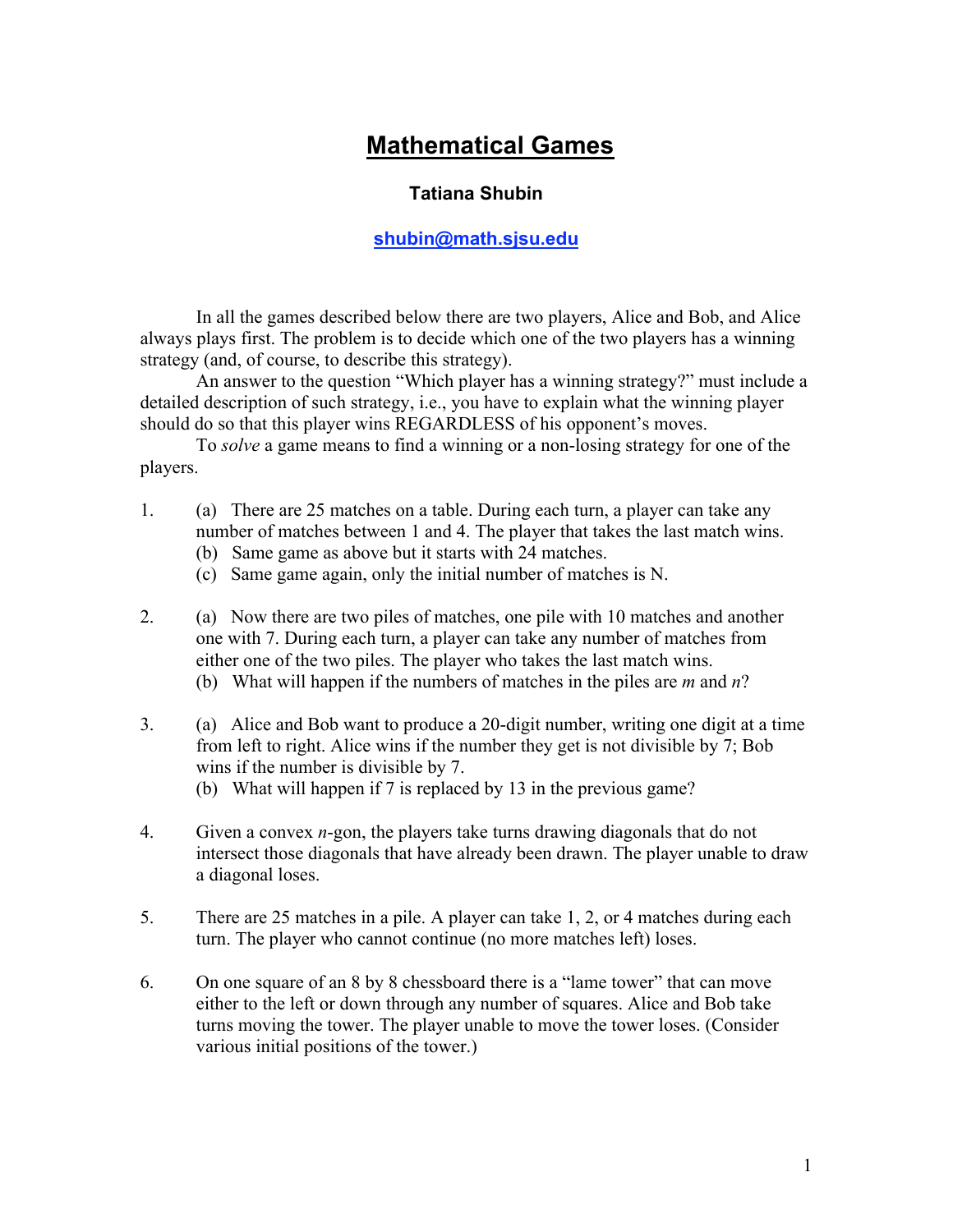- 7. There are two piles of matches; one pile contains 10 matches while the other contains 7. A player can take one match from the first pile, or one match from the second pile, or one match from each of the two piles. The player unable to move loses.
- 8. At the start of the game, there is a number 60 written on the board. During each turn, a player can reduce the number that is currently on the board by any of its positive divisors. If the resulting number is a 0, the player loses.
- 9. Alice calls out any integer between 2 and 9, Bob multiplies it by any integer between 2 and 9, then Alice multiplies the new number by any integer between 2 and 9, and so on. The player who first gets a number bigger than 1000 wins.
- 10. Players take turns putting pennies on a round table. The pennies cannot overlap; they can overhang the table but should not fall off. The player unable to place a penny loses.
- 11. (a) There are several minuses written along a line. A player replaces either one minus by a plus or two adjacent minuses by two pluses. The player who replaces the last minus wins.
	- (b) Same game as above, only the minuses are written around a circle.
- 12. There are nine cards on a table labeled by numbers 1 trough 9. Alice and Bob take turns choosing one card. The player that has collected a set of cards with the property that the sum of numbers on three cards out of total set is 15 wins. There's a tie if none of the players has a set of cards with this property at the end of the game. Does any of the players have a winning strategy? A non-losing strategy?
- 13. Players start with one pile of pebbles. During each move, a player must split one pile into two nonempty piles in such a way that all resulting piles have different number of pebbles. The player unable to make a move loses.
	- (i) After the first move, the piles contain 5 and 11 pebbles. Find a winning strategy for Bob.
	- (ii) After the first move, the piles contain 5 and 11 pebbles. Give an example of a bad move after which Bob will necessarily lose.
	- (iii) Which player has a winning strategy if they start with 11 pebbles?
	- (iv) Which player has a winning strategy if they start with 22 pebbles?
	- (v) Can you solve the game in general?
- 14. In a box, there are
	- (a) 57 candies;
	- (b) 50 candies;
	- (c) 1000 candies.
	- (d)  $N > 1$  candies.